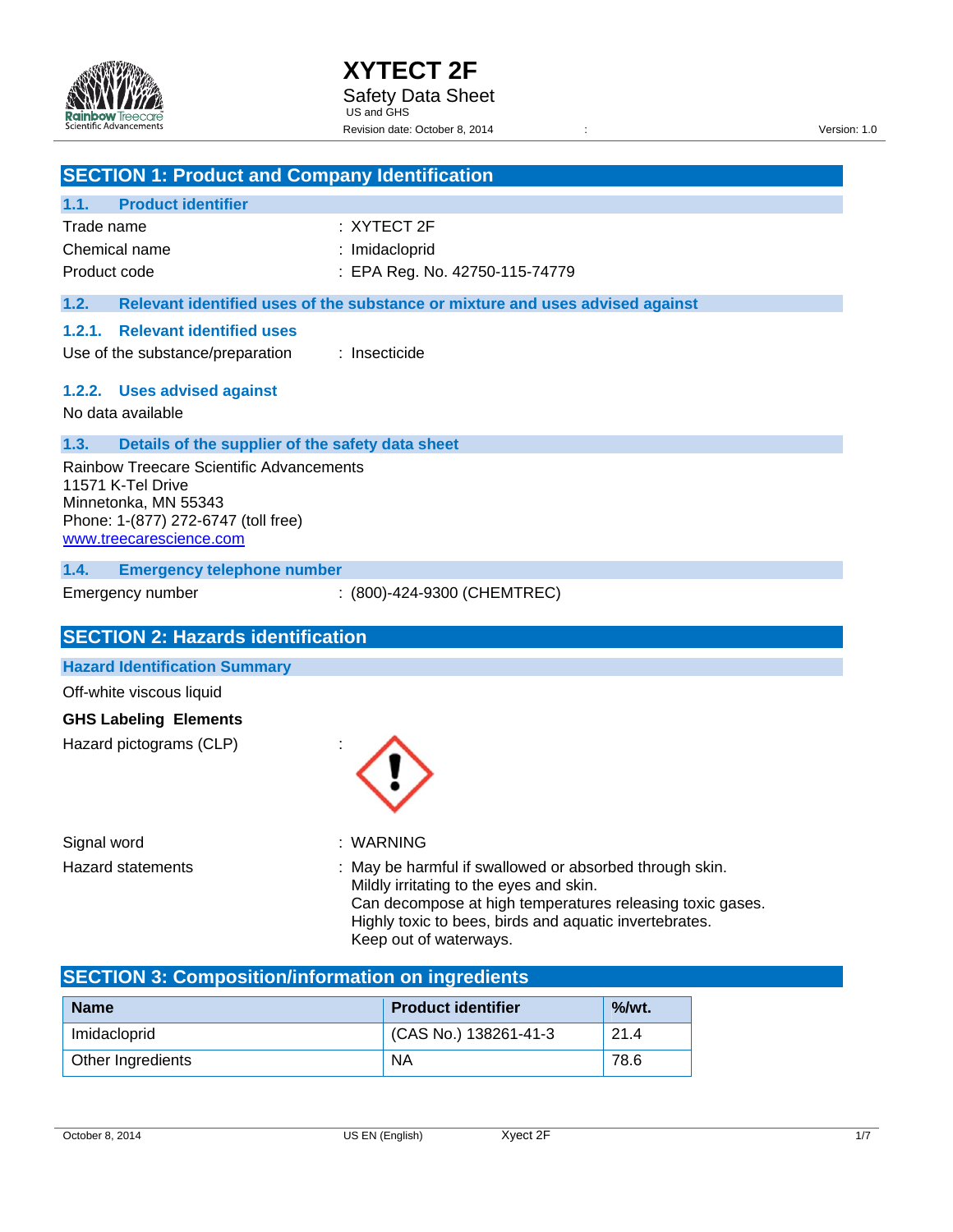

# **SECTION 4: First aid measures**

### **4.1. Description of first aid measures**

First Aid responders should use protective equipment in Section 8 if there is a potential for exposure to product.

| <b>IF SWALLOWED</b>           | Call a poison control center or doctor immediately for treatment advice. Have<br>person sip a glass of water if able to swallow. Do not induce vomiting unless<br>told to do so by the poison control center or doctor. Do not give anything by<br>mouth to an unconscious person |
|-------------------------------|-----------------------------------------------------------------------------------------------------------------------------------------------------------------------------------------------------------------------------------------------------------------------------------|
| <b>IF IN EYES</b>             | Hold eye open and rinse slowly and gently with water for 15-20 minutes.<br>Remove contact lenses, if present, after the first 5 minutes, then continue<br>rinsing eye. Call poison control center or doctor for treatment advice.                                                 |
| <b>IF ON SKIN OR CLOTHING</b> | : Take off contaminated clothing. Rinse skin immediately with plenty of water<br>for 15-20 minutes. Call a poison control center or doctor for treatment<br>advice.                                                                                                               |
| <b>IF INHALED</b>             | Move person to fresh air. If person is not breathing, call 911 or an<br>ambulance, then give artificial respiration, preferably mouth-to-mouth if<br>possible. Call a poison control center or doctor for treatment advice.                                                       |
| First-aid measures - general  | Have a product container or label with you when calling a poison control<br>center or doctor, or going in for treatment.<br>NOTE TO PHYSICIAN: There is no specific antidote, treat symptomatically.                                                                              |

| <b>SECTION 5: Firefighting measures</b> |                                                                 |  |  |
|-----------------------------------------|-----------------------------------------------------------------|--|--|
| 5.1.<br><b>Extinguishing media</b>      |                                                                 |  |  |
| Suitable extinguishing media            | : Use foam, dry chemical, or water spray                        |  |  |
| Unsuitable extinguishing media          | : High volume water jet. (Water contamination risk from runoff) |  |  |

### **5.2. Special hazards arising from the substance or mixture**

National Fire Protection Rating (NFPA)

|                                        |                     |                                       | National Fire Protection Rating (NFPA)                     |               |                                                                                                                                                                                                                                                                                                                                                                                                  |
|----------------------------------------|---------------------|---------------------------------------|------------------------------------------------------------|---------------|--------------------------------------------------------------------------------------------------------------------------------------------------------------------------------------------------------------------------------------------------------------------------------------------------------------------------------------------------------------------------------------------------|
|                                        | <b>HEALTH</b>       |                                       |                                                            |               |                                                                                                                                                                                                                                                                                                                                                                                                  |
|                                        | <b>FLAMMABILITY</b> |                                       | 0                                                          |               |                                                                                                                                                                                                                                                                                                                                                                                                  |
|                                        | <b>REACTIVITY</b>   |                                       | 0                                                          |               |                                                                                                                                                                                                                                                                                                                                                                                                  |
|                                        | $4 =$ Severe        | $3 =$ Serious                         | $2 =$ Moderate<br>$1 =$ Slight                             | $0 =$ Minimal |                                                                                                                                                                                                                                                                                                                                                                                                  |
| <b>FLASHPOINT</b>                      |                     | $: >200^{\circ}$ F / $>100^{\circ}$ C |                                                            |               |                                                                                                                                                                                                                                                                                                                                                                                                  |
| <b>FIRE AND EXPLOSION HAZARD</b>       |                     |                                       | decomposition or combustion.                               |               | : Can burn in fire, releasing irritating and toxic gases due to thermal                                                                                                                                                                                                                                                                                                                          |
| 5.3.<br><b>Advice for firefighters</b> |                     |                                       |                                                            |               |                                                                                                                                                                                                                                                                                                                                                                                                  |
| Firefighting instructions              |                     | contamination.                        |                                                            |               | : Evacuate area and fight fire upwind from a safe distance to avoid hazardous<br>vapors and decomposition products. Dike and collect water used to fight fire<br>to prevent environmental damage due to run off. Foam or dry chemical fire<br>extinguishing systems are preferred to prevent environmental damage from<br>excessive water runoff. Minimize use of water to prevent environmental |
| Firefighting equipment                 |                     |                                       | : Self-contained breathing apparatus with full face piece. |               |                                                                                                                                                                                                                                                                                                                                                                                                  |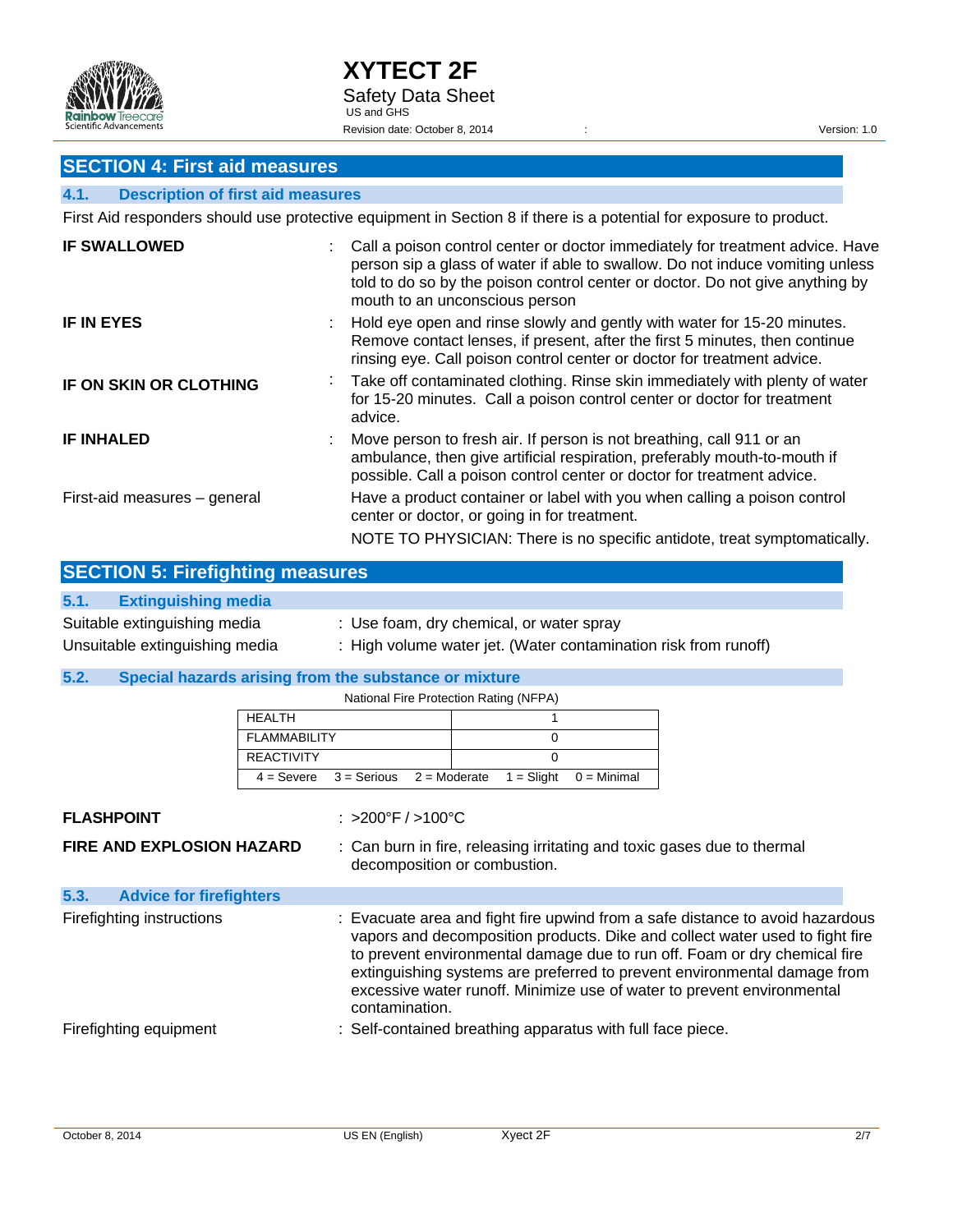

### **SECTION 6: Accidental release measures**

| 6.1. |                  | Personal precautions, protective equipment and emergency procedures                                                                                                                                                                                                                                                                          |
|------|------------------|----------------------------------------------------------------------------------------------------------------------------------------------------------------------------------------------------------------------------------------------------------------------------------------------------------------------------------------------|
|      | General measures | : Control the spill at its source. Contain the spill to prevent it from spreading or<br>contaminating soil or from entering sewage and drainage systems or any<br>body of water. Clean up spills immediately, observing precautions outlined in<br>Section 8. Keep unnecessary and unprotected personnel from entering the<br>affected area. |

### **6.2. Environmental precautions**

This material should be prevented from contaminating soil or entering sewage and drainage systems and bodies of water. Minimize use of water for cleaning spills to prevent environmental contamination.

| 6.3.               | Methods and material for containment and cleaning up |                                                                                                                                                                                                                                                                                                                                                                                       |
|--------------------|------------------------------------------------------|---------------------------------------------------------------------------------------------------------------------------------------------------------------------------------------------------------------------------------------------------------------------------------------------------------------------------------------------------------------------------------------|
| <b>SMALL SPILL</b> |                                                      | : Absorb small spills on sand, vermiculite or other inert absorbent. Place<br>contaminated material in appropriate container for disposal.                                                                                                                                                                                                                                            |
| <b>LARGE SPILL</b> |                                                      | : Dike large spills using absorbent or impervious material such as clay or sand.<br>Recover and contain as much free liquid as possible for reuse. Allow the<br>absorbed material to solidify, and scrape up for disposal. After removal, clean<br>the contaminated area thoroughly with water. Pick up wash liquid with<br>additional absorbent and place in a disposable container. |

| <b>SECTION 7: Handling and storage</b>       |                                                                                                                                                                          |
|----------------------------------------------|--------------------------------------------------------------------------------------------------------------------------------------------------------------------------|
| 7.1.<br><b>Precautions for safe handling</b> |                                                                                                                                                                          |
| KEEP OUT OF REACH OF CHILDREN!               |                                                                                                                                                                          |
| Precautions for safe handling                | : Use only in a well-ventilated area. Minimize dust generation and<br>accumulation.                                                                                      |
| 7.2.                                         | <b>Conditions for safe storage, including any incompatibilities</b>                                                                                                      |
| Storage conditions                           | : Keep container closed when not in use. Keep away from food, feed, and<br>drinking water. Store in a well-ventilated dry place away from heat. Store<br>above $32 °F$ . |
|                                              | Wear proper safety equipment specified in Section 8 when mixing, loading or<br>otherwise handling concentrate.                                                           |

### **SECTION 8: Exposure controls/personal protection**

**8.1. Personal protective equipment** 

EYE PROTECTION—Safety goggles or glasses with side shields.

CLOTHING—Long-sleeved shirt and long pants, chemical-resistant footwear plus socks.

GLOVES—Chemical-resistant gloves, such as barrier laminate, butyl rubber, nitrile rubber, neoprene rubber, natural rubber, polyvinyl chloride (PVC), Viton

RESPIRATOR—Not required when handled under normal conditions. When handling in enclosed areas with inadequate ventilation, use a dust/mist filtering respirator (MSHA/NIOSH approval number prefix TC-21C).

Discard clothing and other absorbent materials that have been heavily contaminated with this product. Do not reuse them. Follow manufacturer's instructions for cleaning and maintaining PPE. If no such instructions for washables, use detergent and hot water. Keep and wash PPE separately from other laundry.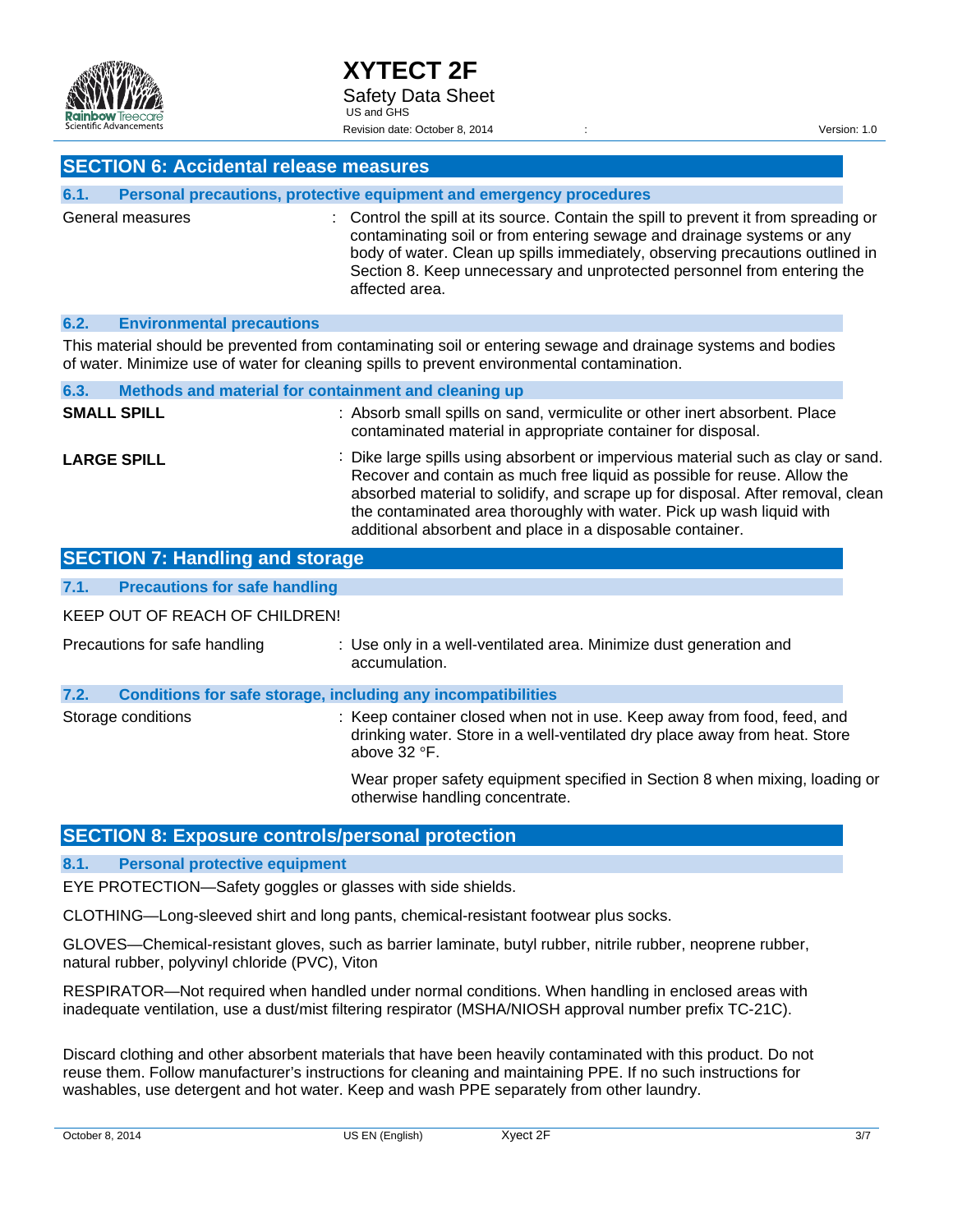

### **USER SAFETY RECOMMENDATIONS:**

- 1. Wash hands before eating, drinking, chewing gum, using tobacco or using the toilet.
- 2. Remove clothing immediately if pesticide gets inside. Then wash thoroughly and put on clean clothing.
- 3. Remove PPE immediately after handling this product. Wash the outside of gloves before removing. As soon as possible, wash thoroughly and change into clean clothing.

### **8.2. Exposure controls**

#### **EXPOSURE LIMITS (8 hour TWA, ppm):**

| <b>COMPONENT</b> | <b>OSHA PEL</b> | <b>ACIGH TLV</b> |
|------------------|-----------------|------------------|
| Imidacloprid     | Not listed      | Not listed       |

Engineering controls **interpretent in the Control**: Proper ventilation is required when handling or using this product. Facilities storing or utilizing this material should be equipped with an eyewash facility and a safety shower.

| <b>SECTION 9: Physical and chemical properties</b>            |                                                    |
|---------------------------------------------------------------|----------------------------------------------------|
| Information on basic physical and chemical properties<br>9.1. |                                                    |
| Physical state                                                | : Liquid                                           |
| Color                                                         | : Off-white                                        |
| Odor                                                          | : Weak paint, solvent character                    |
| pH (1%)                                                       | $: 6.0 - 8.0$                                      |
| Relative evaporation rate (butyl<br>$acetate=1)$              | : No data available                                |
| Melting point                                                 | : Not applicable                                   |
| Boiling point                                                 | : No data available                                |
| Flash point                                                   | : >100 °C (>212 °F)                                |
| Auto-ignition temperature                                     | : No data available                                |
| Decomposition temperature                                     | : No data available                                |
| Flammability (solid, gas)                                     | : Non-flammable                                    |
| Vapor pressure                                                | : 5.2x10 $^6$ Pa at 25 $^{\circ}$ C (Imidacloprid) |
| Density                                                       | : $1.06 - 1.09$ g/mL $(8.85 - 9.10$ lb/gl)*        |
| Solubility                                                    | : No data available                                |
| <b>Partition Coefficient</b>                                  | : Log Pow = $0.57$ at 25 °C (Imidacloprid)         |
| Viscosity                                                     | : 104 mPa/s at 20 °C; 134 mPa/s at 40 °C           |
| <b>Explosive properties</b>                                   | : Not explosive                                    |
| Oxidizing properties                                          | : No oxidizing properties                          |
| <b>Explosive limits</b>                                       | : Not applicable                                   |

\*Listed density is an approximate value and does not necessarily represent that of a specific batch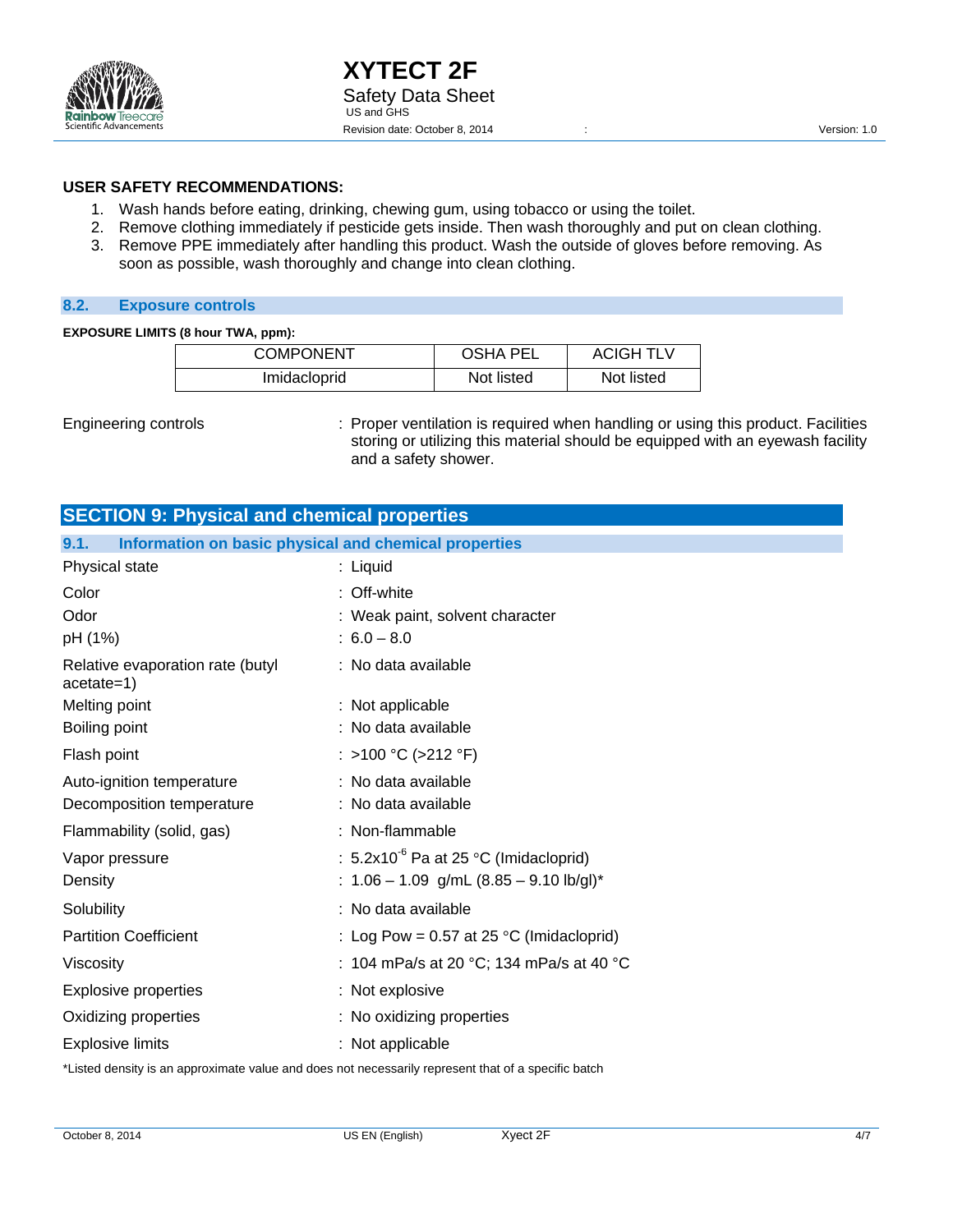

# **SECTION 10: Stability and reactivity**

### **10.1. Reactivity**

Non-reactive

### **10.2. Chemical stability**

Stable under normal conditions, however may decompose if heated.

### **10.3. Possibility of hazardous reactions**

Hazardous polymerization will not occur.

### **10.4. Conditions to avoid**

Protect from heat and avoid exposure to temperatures above 100 °F (38 °C) for prolonged periods of time. A strong exothermal reaction can occur above 390 °F (200 °C).

### **10.5. Incompatible materials**

None known

**10.6. Hazardous decomposition products** 

Hydrogen cyanide, Hydrogen chloride, Carbon monoxide, Nitrogen oxides.

### **SECTION 11: Toxicological information**

### **11.1. Information on toxicological effects**

Acute toxicity data for XYTECT 2F are provided below:

| XYTECT 2F                |                |
|--------------------------|----------------|
| LD50 oral rat            | $>2500$ mg/kg  |
| LD50 dermal rat          | $>2000$ mg/kg  |
| LC50 inhalation rat      | $>2.27$ mg/L   |
| Eye irritation rabbit    | Mild           |
| Skin irritation rabbit   | Mild           |
| Sensitization guinea pig | Non-sensitizer |

| <b>Imidacloprid</b> |                                                                                                      |
|---------------------|------------------------------------------------------------------------------------------------------|
| Carcinogenicity     | : Imidacloprid is not listed as a carcinogen by IARC, NTP, OSHA or ACGIH.                            |
| Teratogenicity      | : No reproductive or teratogenic (birth defect) effects at normal exposure<br>levels.                |
| Mutagenicity        | : Little or no evidence of mutagenic effects have been observed from in vivo or<br>in vitro studies. |

### **SECTION 12: Ecological information**

### **12.1. Toxicity**

### **Ecotoxicological Summary**

This product is highly toxic to birds and aquatic invertebrates. For terrestrial uses, do not apply directly to water, or to areas where surface water is present or to intertidal areas below the mean high water mark. Do not contaminate water when disposing of equipment washwaters. Cover or incorporate spilled treated seeds.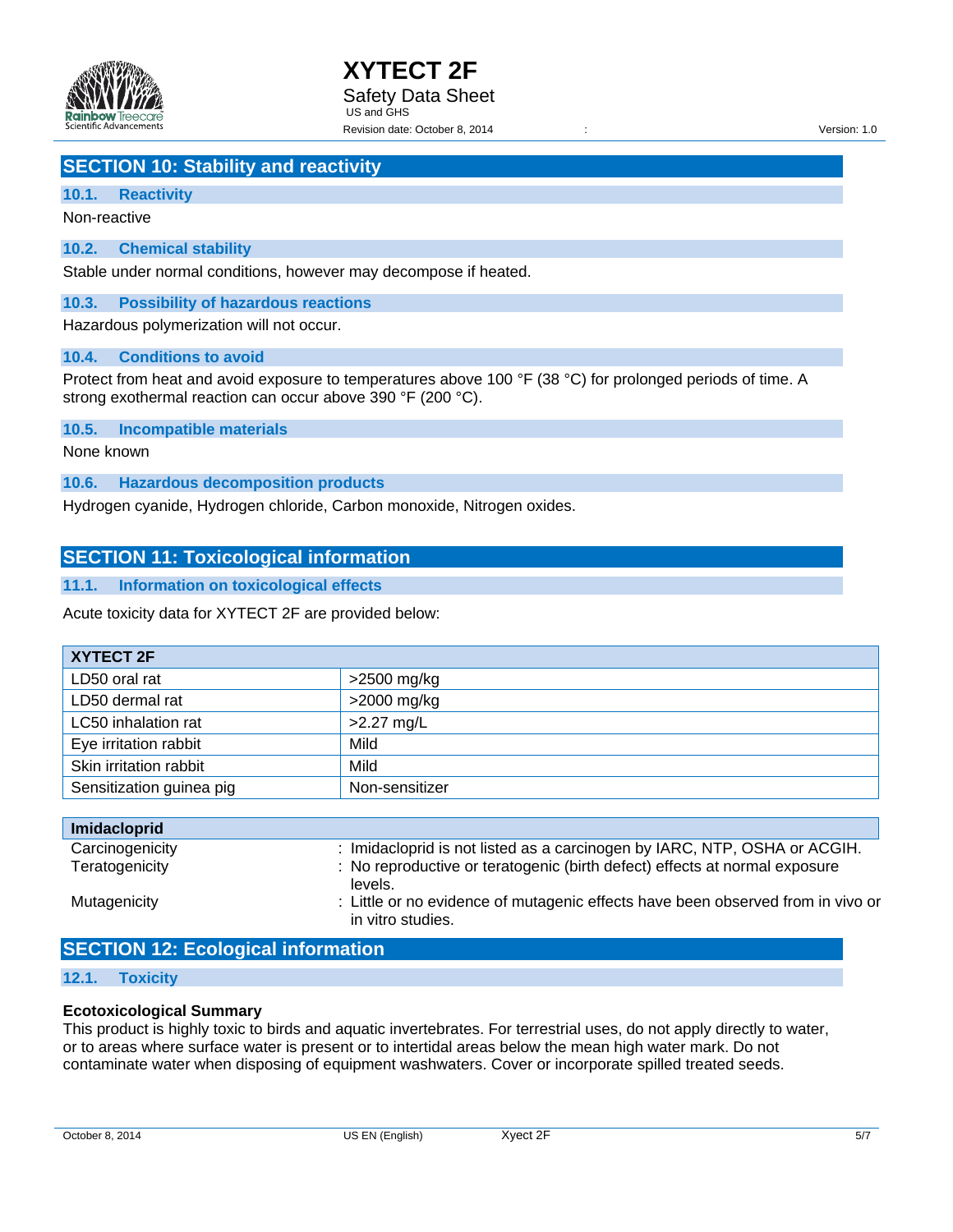

This product is highly toxic to bees exposed to direct treatment or residues on blooming crops or weeds. Do not apply this product or allow it to drift to blooming crops or weeds if bees are visiting the treatment area.

### **Ecotoxicity data**

Ecotoxicity data are not available for XYTECT 2F. Active ingredient data are given below:

| <b>Imidacloprid</b>              |                             |
|----------------------------------|-----------------------------|
| Fish (Rainbow Trout 96 hr.)      | LC50: 211 mg/L              |
| Fish (Bluegill 96 hr.)           | LC50: unknown               |
| Acute toxicity to Mallard ducks  | Oral LC50: 4700 ppm         |
| Acute toxicity to Bobwhite quail | Oral LC50: 1500 ppm         |
| Acute toxicity to Honey bee      | Contact LD50: Highly toxic! |

Refer to product label for specific directions on pollinator protection.

### **12.2. Persistence and degradability**

**FATE :** Imidacloprid has a soil half-life of 29-225 days depending on soil type conditions. It is soluble in water and has the potential to leach in permeable soil types.

### **SECTION 13: Disposal considerations**

### **13.1. Waste treatment methods**

Do not contaminate water, food, or feed by storage or disposal.

**Waste:** Pesticide wastes are toxic. Dispose of in accordance with applicable Federal, state and local laws and regulations.

**Container Disposal:** Non-refillable containers: Do not reuse or refill this container. Offer for recycling, if available. Triple rinse or pressure rinse container (or equivalent) promptly after emptying. Refillable container: Refill this container with pesticide only. Do not reuse this container for any other purpose. Cleaning the container before final disposal is the responsibility of the person disposing of the container. Cleaning before refilling is the responsibility of the refiller.

Refer to the container label to determine if it is refillable and for complete cleaning and disposal instructions.

| <b>SECTION 14: Transport information</b>                               |                                             |  |  |  |  |
|------------------------------------------------------------------------|---------------------------------------------|--|--|--|--|
| <b>SHIPPING DESCRIPTION</b>                                            | : Not regulated by DOT for ground transport |  |  |  |  |
| <b>TRANSPORT HAZARD CLASS</b><br>UN NUMBER<br><b>DOT PACKING GROUP</b> | : N/A<br>: N/A<br>: N/A                     |  |  |  |  |

### **SECTION 15: Regulatory information**

### **FIFRA Information:**

This chemical is a pesticide product registered by the Environmental Protection Agency and is subject to certain labeling requirements under federal pesticide law. These requirements differ from the classification criteria and